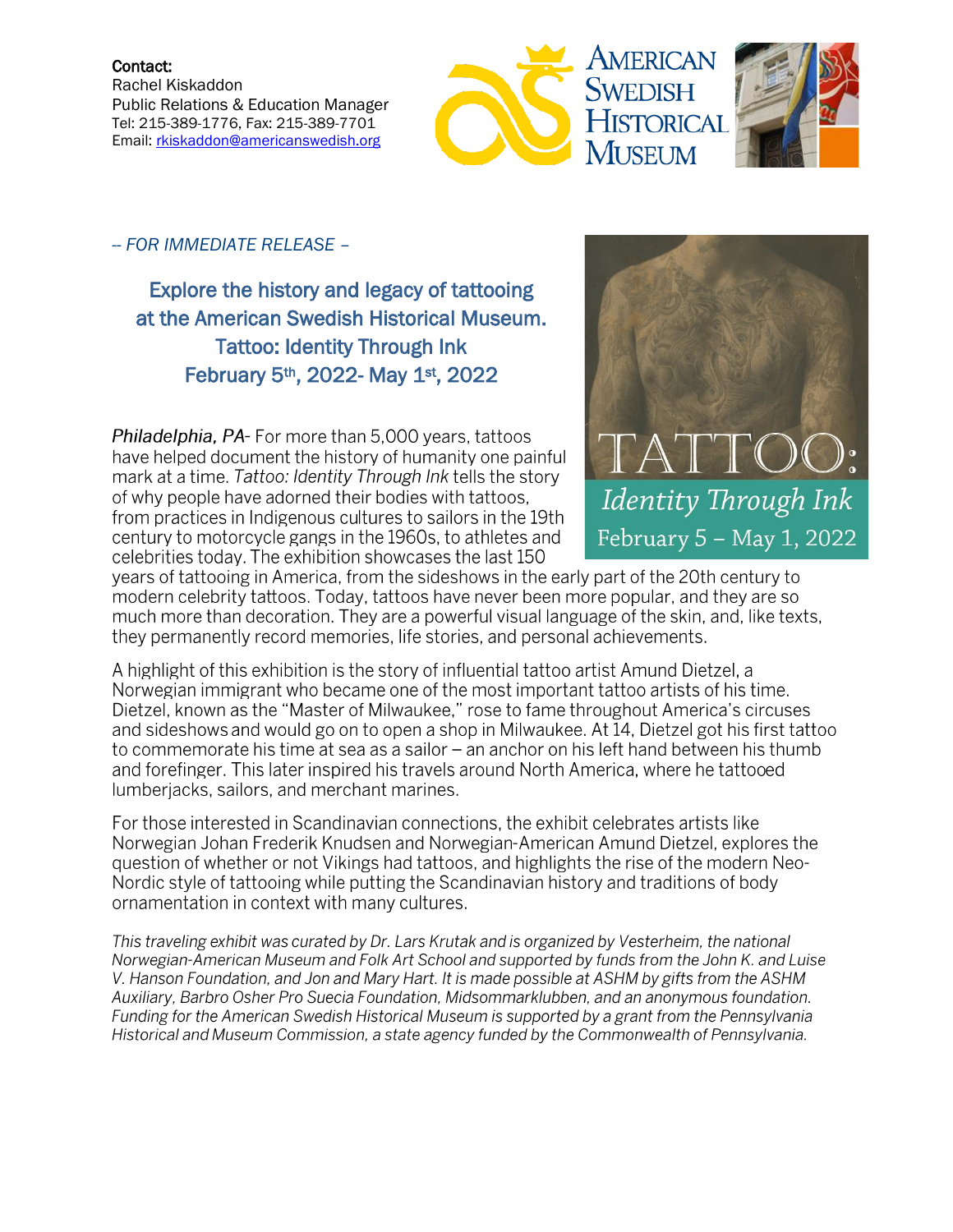# Images:



Image 1: Amund Dietzel, 1914 Amund Dietzel, a Norwegian sailor who immigrated to America in 1907, learned to tattoo by hand on transatlantic voyages. Dietzel settled in Milwaukee and is one of the most celebrated tattoo artists of the early twentieth century. Collection of Jonathan Reiter / Solid State Tattoos / Milwaukee WI



Image 2: Dietzel Tattoo Flash Dietzel called three countries home: Norway, where he was born; Canada, where he was shipwrecked; and the United States, where he lived for most of his life. This is a piece of Dietzel's flash, painted artworks meant to attract potential clients and give them a design to select. Collection of Jonathan Reiter / Solid State Tattoos / Milwaukee WI



Image 3: Japanese-style back piece, in progress. Tattoo by Brock Swenson / Brock's Valhalla Tattoo, Decorah IA, 2019.



Image 4: Amund Dietzel, 1918